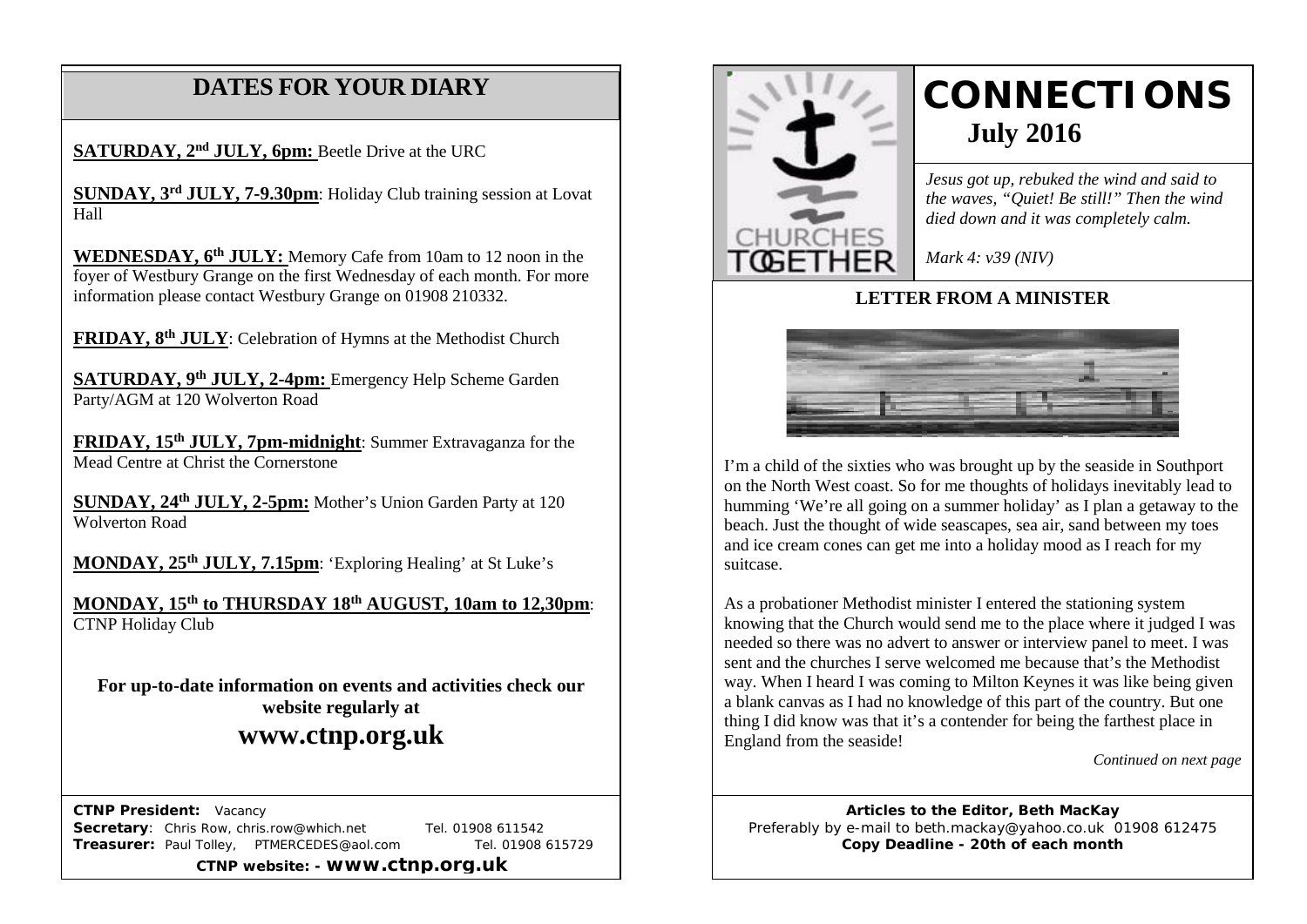#### *Continued from previous page*

But the sea has many faces. It can offer adventure and opportunity or danger and tragedy. For some of us, it means relaxation and fun while for others it is the source of a hard-won livelihood. An inflatable dinghy may provide an afternoon's light hearted entertainment or be the desperate means of escape in search of safety and a new life. Every day we read of people rescued from unseaworthy boats or the tragedy of the lost lives of those who have drowned. Ordinary men and women fleeing from war who are more terrified of the threat war poses to their children than the uncertainties and danger of taking to fragile boats at night to cross the open sea.

In biblical times the sea was the home of monsters and the symbol of chaos and unpredictability. People were terrified by its dangers and sailors were wary of going out of sight of the land. When ancient people wanted to describe what it was like when God started to create they talked of things being without form like the chaos of sea waters. Out of the chaos God brings form, out of nothing something, out of darkness light. For the disciples Jesus' authority over the wind and the waves was a sign of his divinity for only God could command the sea and take charge of the deep. Today Christians recognise Jesus as the still centre at the heart of the storms of life, a sign of God's ultimate grace in a changing and uncertain world. We all need a place of safety when the storms blow and the waves crash down on our lives and we fear we will sink under the weight of our anxieties. At such times God comes alongside us and just as Jesus calmed the storm so he offers us peace and the comfort of his presence. If you want to find out more about the Christian faith then do visit our website at **www.ctnp.org.uk**.

In the meantime, I hope this holiday season will be a time of refreshment for you and a time of re-creation whether you are 'beside the seaside' in this country or you go further afield in search of sunshine.

With blessings

*Revd Nicola Martyn-Beck Newport Pagnell Methodist Church*

#### **FUN, GAMES and TEA PARTIES!**

Now that Summer is here, don't forget that CTNP giant games can be borrowed by churches for their events free of charge. (Giant snakes and ladders, Connect 4, Jenga)

Church members can also borrow the games for a small donation to CTNP. Please contact Linda or Geoff Morris 01908 617050.



**Emergency Help Scheme GARDEN PARTY** with Cream Teas 9th July  $2 - 4$  pm



Adults: £3, Children: £1.50 (includes refreshments) 120 Wolverton Rd (In St Luke's Church if wet) **ALL WELCOME** (EHS Drivers – Please bring your ticket with  $\mathit{you})$ 

### **MORE CREAM TEAS!**

Come and enjoy yet another delicious cream tea and good company, also at 120 Wolverton Road (in the garden of Ralph and Jennifer Mazzone), on **Sunday, 24th July from 2- 5pm**. There will be a raffle. **Everyone is welcome!**

Proceeds are for Keech Hospice and Mother's Union projects. (If wet, it will be held in St Luke's church nearby.)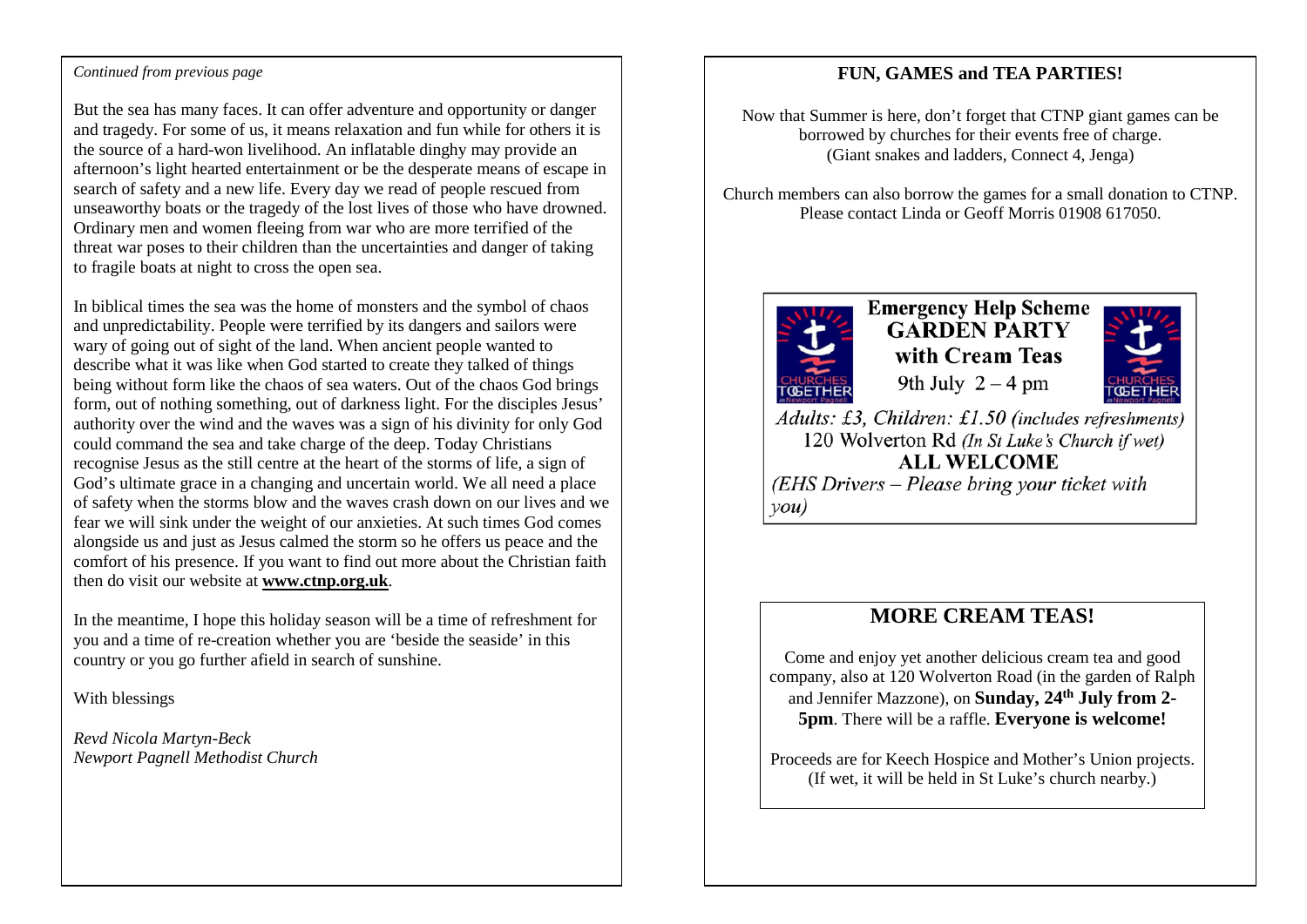#### **HEALING PERSPECTIVES WITH REV NICK EVANS AT ST LUKE'S**

So far three meetings have been held at St Luke's for those interested in finding out more about healing. These meetings were well attended and included members from various churches. All are welcome.

#### The next meeting is on **Monday, 25th July, 7.15pm at St Luke's.**

We will spend some time on practical and will also include worship, bible study and other healing perspectives. For more information, see '**What about healing?'** on the CTNP website at **www.ctnp.org.uk**.

#### **coMPass courses Autumn 2016**

Details of our coMPass courses for the Autumn Term are now available. This term we are offering 4 courses:

- **Getting to Grips with Paul** *Tuesday evenings at Christ the Vine, Coffee Hall*
- **Mission Shaped Intro** *This course will be run twice, once before the October half term holiday – Wednesday evenings at Christ Church, Stantonbury (Sept – Oct) – and again after – Monday evenings at Holy Cross, Two Mile Ash (end Oct – Dec)*
- **Feminist Perspectives on Theology: Looking at our faith through a different lens** – *Thursday evenings at Christ the Cornerstone, Central MK*

More information can be found in the coMPass leaflet on our website - **www.missionpartnership.org.uk/compass/**.

Bursaries are available on application – money has been set aside for this, so do ask.



#### **HOLIDAY CLUB: 15-18 AUGUST 2016 CAN YOU HELP?**

This is a four-day fun filled holiday club, for around 150 infant and junior school-aged children and we need an army of volunteers to ensure the children have a great time. It is a highlight event for church children and reaches many others who never go to church. This year's theme, *Guardians of Ancora,* features great Bible stories within a fun-filled program. Check out the Scripture Union Holiday Club website.

**Teams**: Whatever your skills there's a role for you. If this is all new to you don't worry, we want to help and support you. We are all in this together. Roles include: teaching team leaders, apprentice helpers, drama, music, cooking, crèche, tidy-up people, practical helpers who cut things out etc. **What is helping like?** The site is open from 8am so you can be as early as you like to set up each day. Children will be divided by age groups into groups of roughly 10. Each group will have a leader and helpers. Children will enjoy craft, teaching, refreshments in the groups. At other times we all gather together for teaching, games and fun led from the front. You'll be in good company. In the midst of serving the children, the team have a lot of fun. It's great to work together. At the end of the week you will have made new friends. There is a crèche to facilitate helpers with young children. **Diary dates**:

**15th -18th August:** Holiday Club runs from 10am-12.30pm (with a clear up on the morning of Friday  $19<sup>th</sup>$ ).

**Sunday July 3<sup>rd</sup>:** Training meeting, 7-9pm at Lovat Hall. Here we bring you up to speed and you can meet your team, tour the venues and review our materials. We plan to create an amazing magical space in the hall with a library/museum feel to enchant the children. Set up is **Sunday 14<sup>th</sup> August** 6-9pm.

**To volunteer:** fill in a recruitment form available from **[www.ctnp.org.uk](http://www.ctnp.org.uk/)** or from Paul Tolley (Methodist), Hazel Reynolds (Parish), or from church leaders or the office at Lovat Hall (01908 618818 jack.walker@talk21.com).

**Everyone: PRAYER PLEASE, AS MUCH AS POSSIBLE!**

 $\overline{a}$